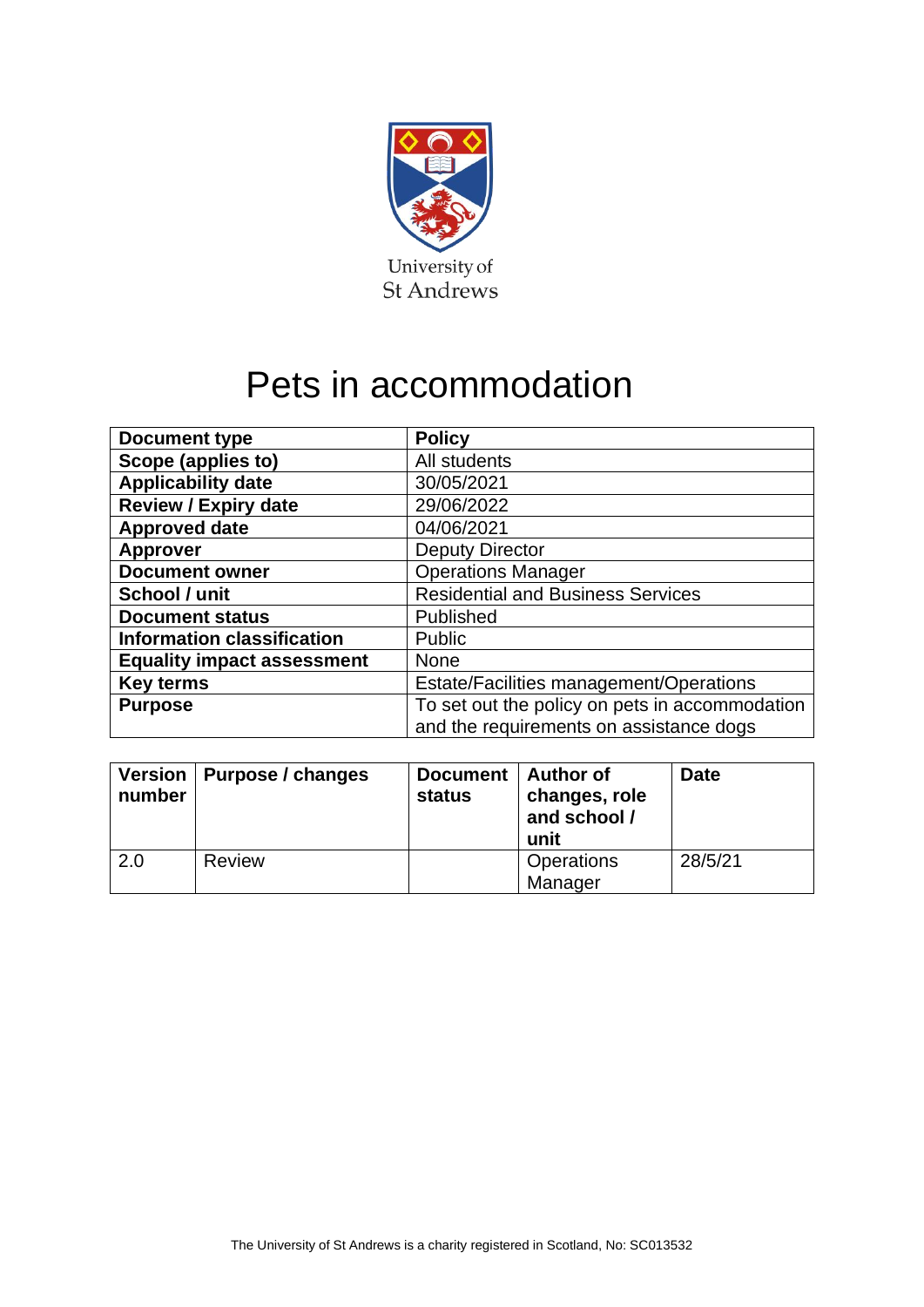St Andrews University has a strict no pets policy. The only exception to this rule is if the animal is an Assistance Dog and meets the criteria as mentioned below.

## **Definition of Assistance Dog**

Assistance dogs are trained to help people with sight, hearing difficulties, epilepsy, diabetes, physical mobility problems and more. Assistance dogs carry out a variety of practical tasks for people as well as supporting their independence and confidence.

Assistance dogs are not pets and are treated as 'auxiliary aids' under the Equality Act (2010), as they are highly trained which means they:

- will not wander freely around the premises
- will sit or lie quietly on the floor next to their owner
- are unlikely to foul in a public place

Although not a legal requirement, most assistance dogs are instantly recognisable by the harness or identifying coat they wear. Some, but not all assistance dog users, will carry an ID book giving information about the assistance dog and training organisation together with other useful information.

### **Types of Assistance Dogs:**

**Guide Dogs** assist people who are blind or are visually impaired.

**Hearing Dogs** assist people who are deaf or are hearing impaired.

**Support Dogs/Dogs for the Disabled**: A Support Dog can be trained to do many other tasks, which their owner may find difficult or impossible; for example:

- Opening and closing doors
- Calling an ambulance
- Picking up objects
- Assisting with dressing and undressing.
- Accompanying their owner whilst shopping etc.
- Acting as a physical support
- Raising the alarm
- Operating control buttons
- Switching lights on and off
- Carrying items
- Loading and unloading the washing machine
- Fetching the telephone and other items

**Support Dogs** also train dogs for people with disabilities and Seizure Alert dogs for people with epilepsy. Seizure Alert Dogs are trained to behave differently when they detect a potential seizure, which may appear to be misbehaving.

### **Members of Assistance Dogs (UK)**

The following are registered members of Assistance Dogs (UK):

- Guide Dogs for the Blind Association (GDBA)
- Hearing Dogs for Deaf People
- Support Dogs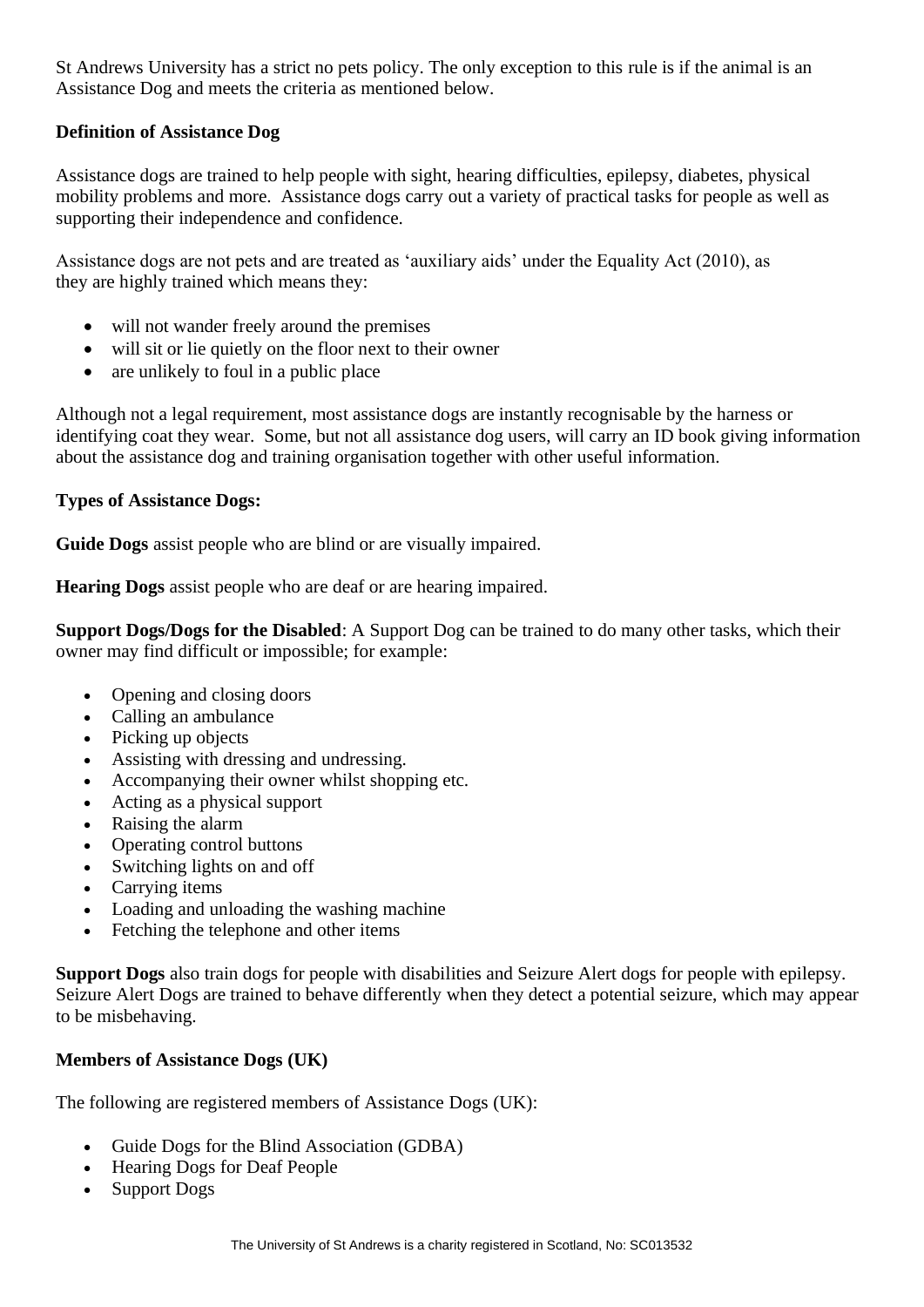- Dogs for the Disabled
- Canine Partners

## **Responsibility of Dog Owners**

- 1. The Dog should be kept on its lead at all times while on University property.
- 2. No fouling of University grounds or residences. If the dog does foul the mess must be cleaned up immediately.
- 3. The dog should be exercised off University property
- 4. The Dog should not cause a nuisance to neighbours by barking unnecessarily whilst in Accommodation.
- 5. Your Dog should be in good health and regularly groomed. You should register it with a vet to ensure it has regular health checks.
- 6. Any damage caused by the dog will be charged to its owner.

For further information use the link below for frequently asked questions

<http://www.assistancedogs.org.uk/faqs/#general>

Definition of service dogs in America

[https://www.ada.gov/regs2010/service\\_animal\\_qa.html](https://www.ada.gov/regs2010/service_animal_qa.html)

[https://www.ada.gov/regs2010/service\\_animal\\_qa.html](https://www.ada.gov/regs2010/service_animal_qa.html)

Before bringing an Assistance dog into the UK you must ensure that the organisation you are registered with is accredited to ADUK which is a registered charity and welcomes applications for full membership from other charities that have been accredited by Assistance Dogs International or the International Guide Dogs Federation.

**Please note the types of accommodation you will be offered may be limited due to the suitability of University accommodation for dogs.**